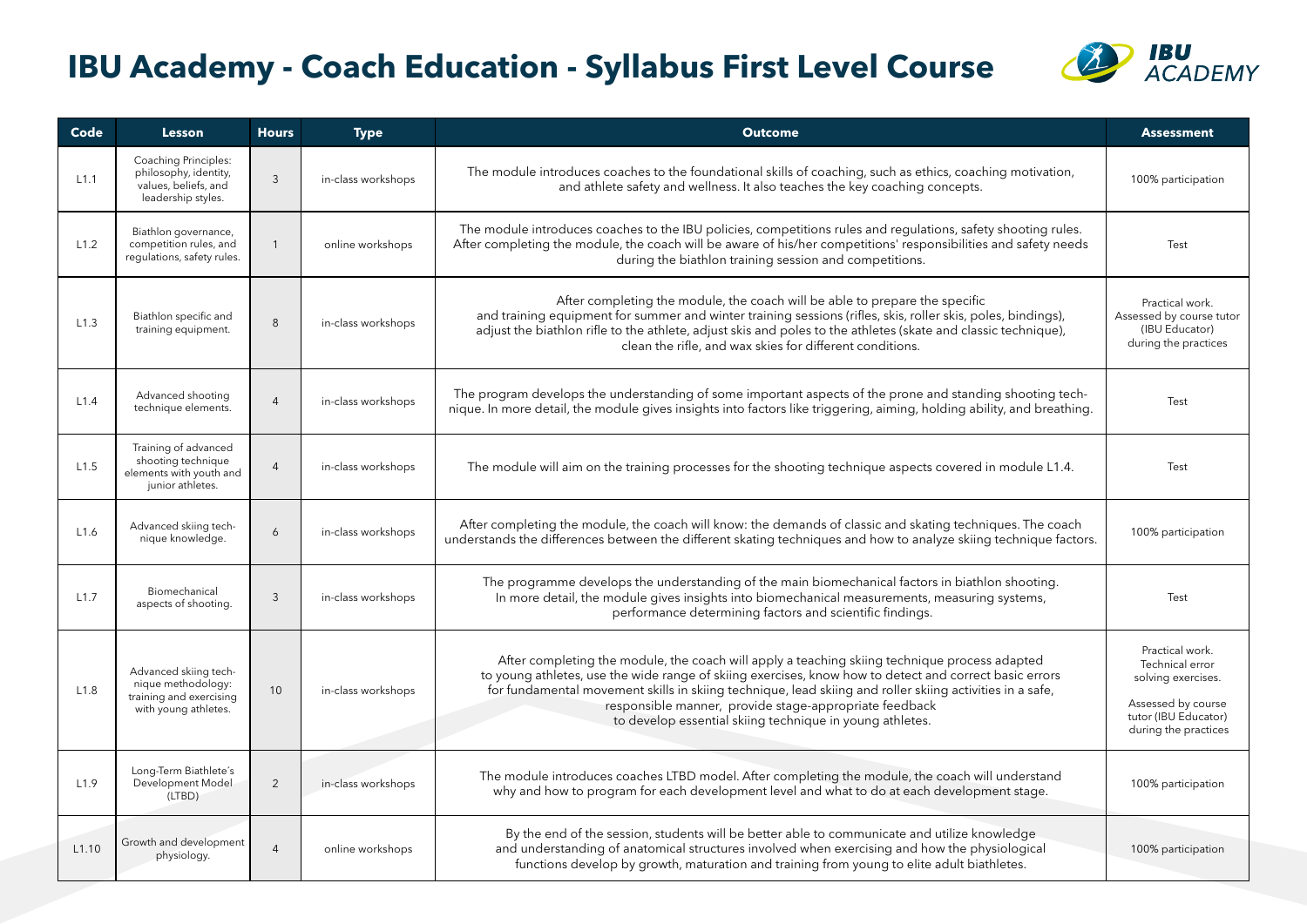| L1.11 | Technical, tactical, phys-<br>ical, physiological, and<br>psychological elements of<br>biathlon performance. | $\overline{2}$ | in-class workshops                           | The module introduces coaches to fundamental biathlon skills demands of biathlon performance like tactical,<br>physical, physiological, and psychological aspects. The coach will know how to manage these issues within a team.                                                                                                                                                                                                                                                                      | 100 % participation                                 |
|-------|--------------------------------------------------------------------------------------------------------------|----------------|----------------------------------------------|-------------------------------------------------------------------------------------------------------------------------------------------------------------------------------------------------------------------------------------------------------------------------------------------------------------------------------------------------------------------------------------------------------------------------------------------------------------------------------------------------------|-----------------------------------------------------|
| L1.12 | Physiological<br>determinants of<br>biathlon performance.                                                    | $\overline{4}$ | online workshops                             | By the end of the session, students will be able to communicate and utilize their knowledge and understanding<br>of the fundamental physiological determinants of biathlon performance throughout the phases of development<br>in order to to help athletes improve their training and performance.                                                                                                                                                                                                   | Test                                                |
| L1.13 | Endurance training in<br>biathlon.                                                                           | $\overline{4}$ | in-class workshops                           | The program aims to present the basic mechanisms of adaption to endurance training and describes logical<br>planning of endurance methods for the basic stages. This program will serve as a basis for understanding<br>the range of endurance adaptation.                                                                                                                                                                                                                                            | 100% participation                                  |
| L1.14 | Strength training<br>in biathlon.                                                                            | 6              | in-class workshops                           | The program aims to present the main principles of strength training theory and describe logical planning<br>of movement-based program design for the basic stages. This program will serve as a basis for understanding<br>the range of strength qualities and demonstrate how to build, teach, and demonstrate a quality strength program<br>for youth and junior biathletes.                                                                                                                       | 100% participation                                  |
| L1.15 | Agility training<br>in biathlon.                                                                             | $\overline{3}$ | in-class workshops                           | The program aims to present the basics of agilita and the theory of agility training for the basic stages.<br>This program will serve as a basis for understanding the range of agility and change-of-direction qualities.                                                                                                                                                                                                                                                                            | 100% participation                                  |
| L1.16 | Training planning, leading<br>and evaluating coaching<br>plans and sessions.                                 | 8              | 2h online workshops<br>6h in-class workshops | The programme develops in-depth understanding and application of principles and general methods for training<br>planning in biathlon with specific focus on one microcycle during different stages of a season.                                                                                                                                                                                                                                                                                       | training plan                                       |
| L1.17 | Diagnostics in biathlon.                                                                                     | $\overline{4}$ | in-class workshops                           | After completing the module, the coach will be able to identify the athletic abilities required in biathlon,<br>evaluate athletes' skills and interpret data to prescribe training.<br>After completing the module, the coach will be able to identify the athletic abilities required in biathlon,<br>evaluate athletes' skills and interpret data to prescribe training.                                                                                                                            | diagnostic plan                                     |
| L1.18 | Nutrition basics for young<br>athletes.                                                                      | 6              | in-class workshops                           | The program develops an understanding of dietary needs and the role of single nutrients<br>in exercise performance. In more detail, the program aims to provide the special dietary needs of athletes,<br>individuals with special diets. Furthermore, it includes specifics on the timing of nutrient intake<br>and how wrong timing and/or intake can affect the performance and health of an athlete.                                                                                              | Test                                                |
| L1.19 | Recovery and prevention.                                                                                     | 4              | in-class workshops                           | The module delivers an overview of athlete health protection. Biathlon-specific musculoskeletal disorders in junior<br>and senior athletes are presented to market the need for prevention and recovery in biathlon. The provided explan-<br>atory models are designed to increase the awareness for unhealthy and healthy patterns in athletes' eco-system.                                                                                                                                          | 100% participation                                  |
| L1.20 | Antidoping and integrity<br>matters.                                                                         | 2              | online workshops                             | The module aims to teach the basics of antidoping issues such as the legal framework for antidoping,<br>WADA prohibited list, sample collection process. Further, the coaches/athlete support personal role<br>& responstibilities in connection with antidoping issues will be discussed.                                                                                                                                                                                                            | 100 % participation<br><b>WADA ADeL certificate</b> |
| L1.21 | Psycholgoy in biathlon<br>- introduction and first<br>application.                                           | 6              | in-class workshops                           | The module aims at giving a general introduction to psychology in sport and developing an understanding<br>of the related areas of cognition, emotions, motivation, volition, personality, and self. A special focus<br>will be on motivation and goal setting in biathlon. Furthermore, the module gives insights into the theoretical<br>background of self-regulation and related sport psychological techniques such as imagery<br>and self-talk for the application in both skiing and shooting. | 100% participation                                  |